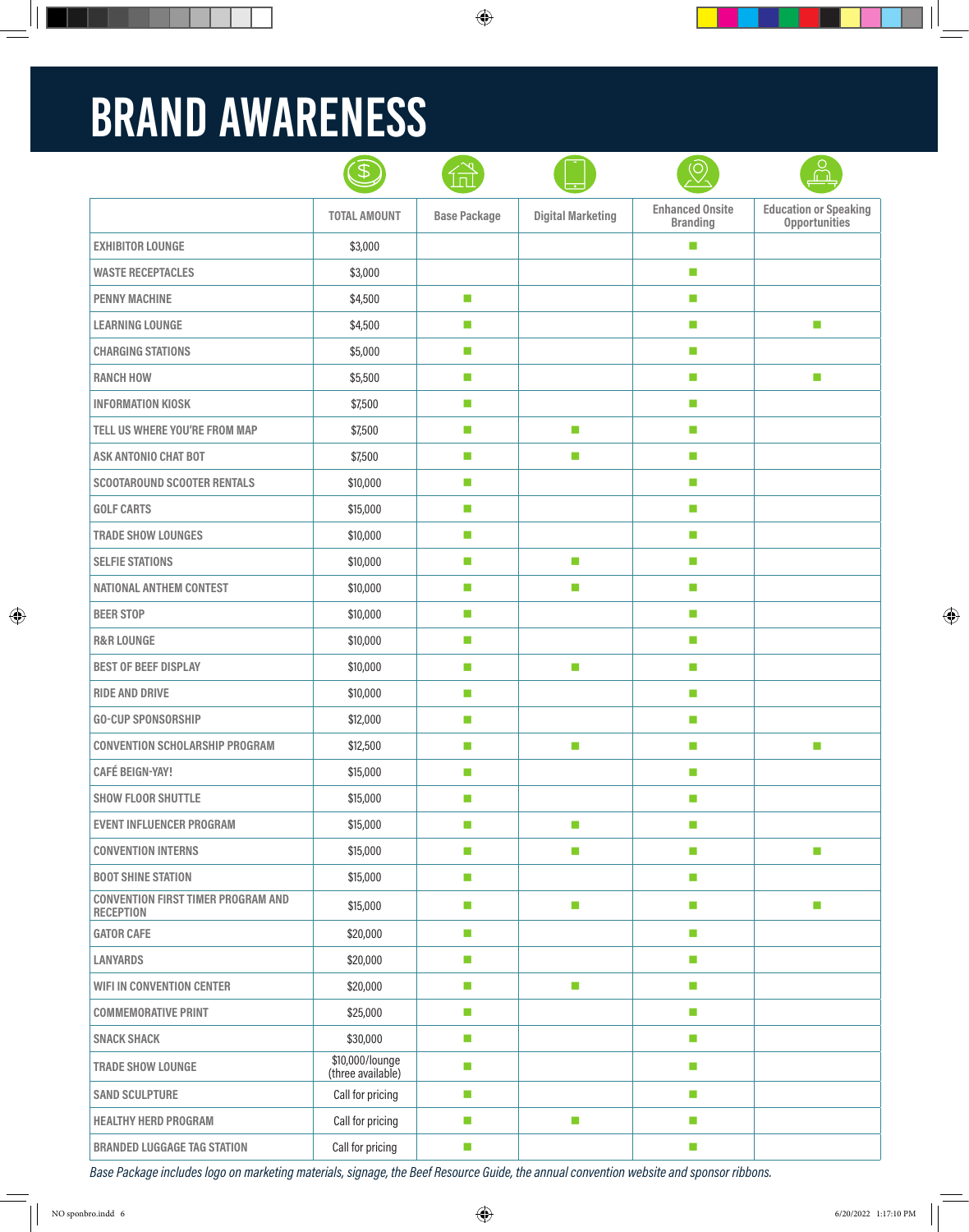#### **EXHIBITOR LOUNGE**

Throughout the duration of the trade show, the exhibitor lounge provides refreshments exclusively for exhibitors.

Investment: \$3,000

#### **WASTE RECEPTACLES**

Located throughout the convention center these waste receptacles will get your brand seen throughout the convention center. Investment: \$3,000

#### **PENNY MACHINE**

A souvenir penny machine will be in your booth, pennies will be branded with your logo. Investment: \$4,500



# **LEARNING LOUNGE**

A 35-minute educational session on a topic of the sponsor's choosing. The Learning Lounge is located on the NCBA Trade Show floor. Limited availability. Investment: \$4,500 per session

# **CHARGING STATIONS**

Located throughout the convention center these built in charging stations allow for branding outside the show floor.

Investment: \$5,000

#### **RANCH HOW (HANDS ON WORKSHOP)**

A hands-on product demonstration on the trade show floor. Limited spots available. Investment: \$5,500

**INFORMATION KIOSK** The Information Kiosk is available for attendees to ask questions about NCBA membership and convention events. Investment: \$7,500

#### **TELL US WHERE YOU'RE FROM MAP**

An interactive map in the registration area, where attendees can place a pin to denote their hometown. Investment: \$7,500

# **ASK ANTONIO CHAT BOT**



Have a convention-related question? With Ask Antonio the official Chat Bot of Convention, help is just a text or instant message away.

Investment: \$7,500

#### **SCOOTAROUND SCOOTER RENTALS**

Not all attendees want to count their steps. Scooter rentals help attendees spend more time on the show floor and help expand your brand as they cruise the convention center. Investment: \$10,000

#### **TRADE SHOW LOUNGES**

Three different lounges located right on the show floor. Investment: \$10,000/lounge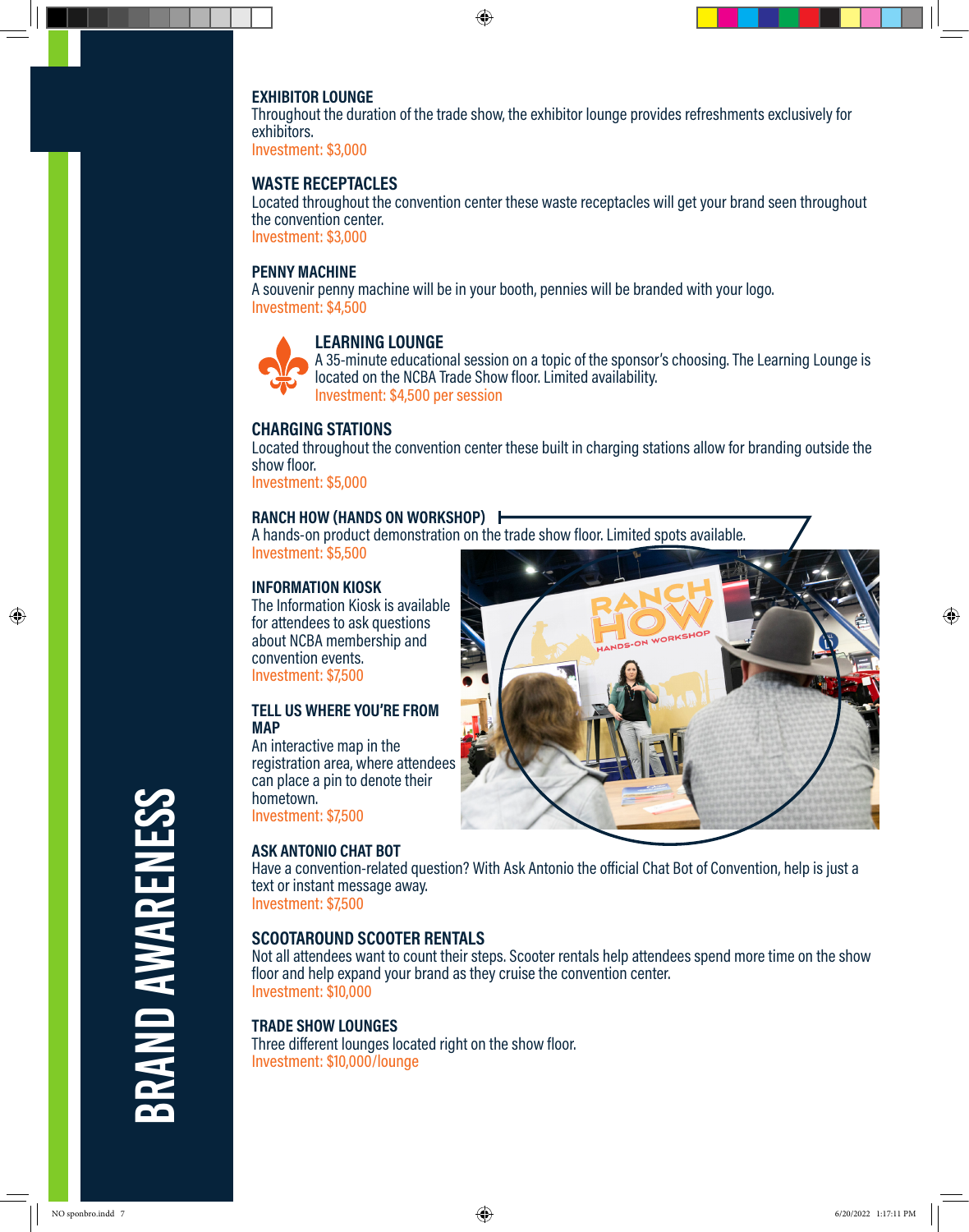#### **SELFIE STATIONS**

Selfie Stations are placed throughout the convention center and hotel, and are photo-ops for attendees. Investment: \$10,000

#### **NATIONAL ANTHEM CONTEST**

The National Anthem Contest is a popular social media contest, and the winner performs at several convention events. Investment: \$10,000

#### **BEER STOP**

Attendees will stop in for a cold one and to rest their feet in this unique lounge setting. Investment: \$10,000

#### **R&R LOUNGE**

Rest and recharge lounges located on the trade show floor allow attendees to take a break and charge up. Investment: \$10,000

# **BEST OF BEEF DISPLAY**

Celebrating the best of the beef industry. This display is in recognition of industry award winners. Investment: \$10,000

#### **RIDE AND DRIVE**

Let attendees get behind with wheel! Attendees will have an opportunity to test drive your equipment/ vehicle. Includes an outdoor display location. Investment: \$10,000

# **GO-CUP SPONSORSHIP**

A New Orleans tradition-take your drink on the go. These cups can be used in the convention center. Investment: \$12,000

#### **CONVENTION SCHOLARSHIP PROGRAM**

Sponsorship provides eleven attendee scholarships in various categories, each valued at \$1,025. Investment: \$12,500

# **GOLF CARTS**

A supplement to the convention shuttle, these branded golf carts will help attendees quickly move between the convention center and hotels. Investment: \$15,000

# **EVENT INFLUENCER PROGRAM**

Event influencers are selected through an application process to promote the convention and trade show, along with your company, through various digital properties, before, after and during the show. Investment: \$15,000

# **CONVENTION INTERNS**

These are prestigious internships for college students looking to network and meet industry leaders, while assisting with all aspects of convention. Investment: \$15,000

# **SHOW FLOOR SHUTTLE**

Help attendees moooove from one side of the hall to the other on the show floor shuttle! The shuttle will pick up/drop off at the main entrance and will run down the main aisle of the show. Investment: \$15,000



#### **BOOT SHINE STATION**

Provide a complimentary boot shine for attendees. Vouchers will be passed out at sponsor booth.

Investment: \$15,000